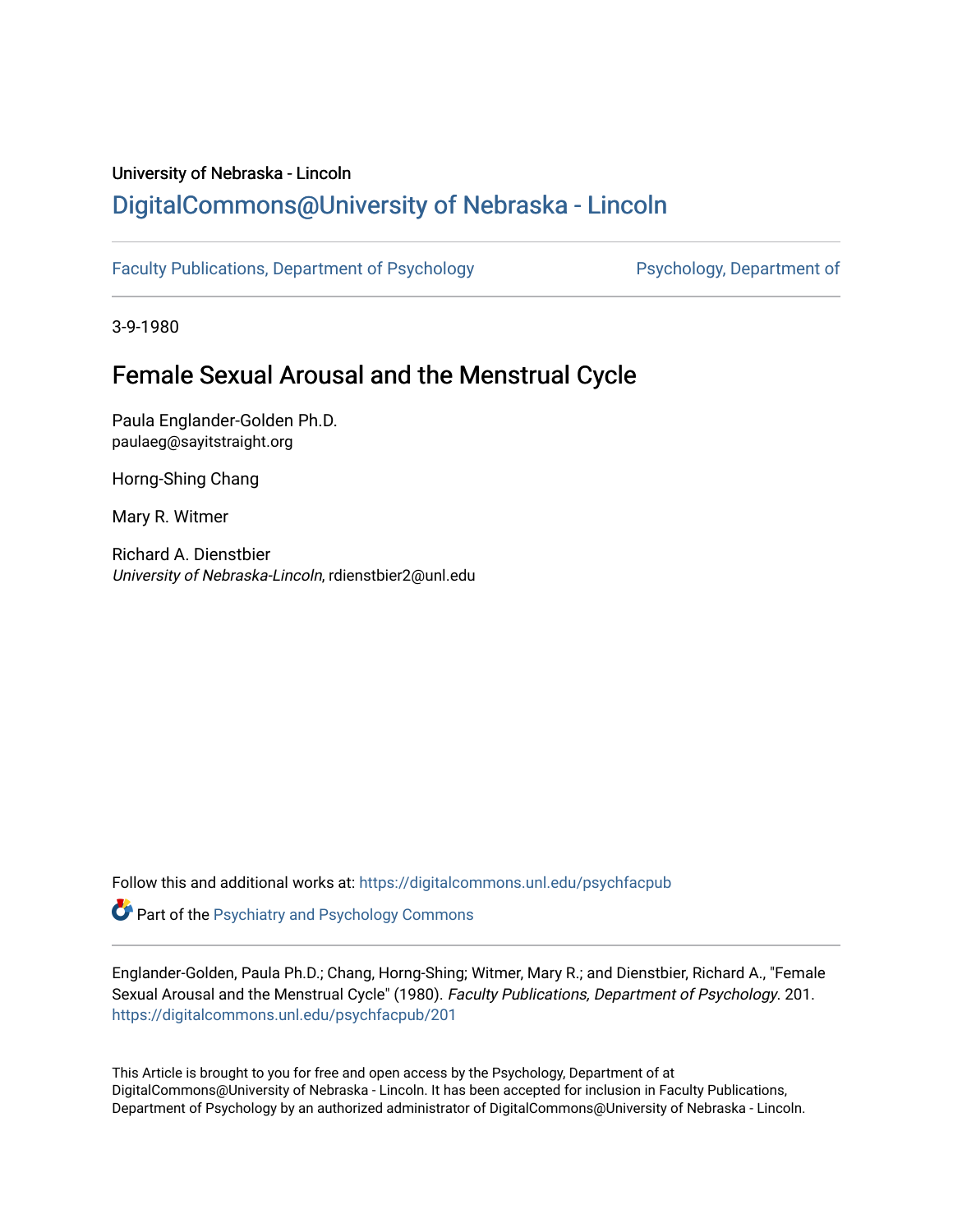# Female Sexual Arousal and the Menstrual Cycle

### Paula Englander-Golden, Ph.D., Horng-Shing Chang, Mary R. Whitmore, Ph.D., and Richard A. Dienstbier, Ph.D.

#### **Abstract**

Self-reports of sexual arousal were significantly affected by conditions under which they were elicited. Such self-reports in women not taking oral contraceptives were congruent with a hormonal basis for such arousal only when the women were "unaware" that the study investigated sexual arousal as a function of the menstrual cycle. The "unaware" condition was operationalized by means of daily self-reports elicited from males and females for 11 weeks under the guise of a study of biological rhythms. A composite of one to three menstrual cycles for 26 women not taking oral contraceptives showed that sexual arousal during the luteal phase, when progesterone is relatively high, was significantly lower compared to peaks around ovulation. and premenstrual and late menstrual days ( $p < .02$ ). For the "aware" condition. women were asked to remember moods for the premenstrual, menstruating and luteal phases of the very last cycle on which they had just finished giving "unaware" daily self-reports. A  $2 \times 3$  analysis of variance (with "aware" versus "unaware" conditions and premenstrual, menstruating. and luteal phases of the last cycle as the two independent variables) yielded a significant interaction effect with  $F = 6.5$ ,  $df = 2$ ,  $50$ ,  $p < .003$ . In the "unaware" condition, sexual arousal was reported lowest during the luteal phase. The opposite pattern was reported in the "aware" condition. The results suggest that cyclical variability may not be simply due to women's misattributions. However, "awareness" has an effect on self-report measures and may bias reports according to cultural stereotypes. Daily self-reports of sexual arousal for men were averaged over the duration of the study. This average was 3.16. The equivalent average for women not taking oral contraceptives was 2.35 and for women taking oral contraceptives was 2.62. Analysis of variance of these three means yielded a significant difference with  $F = 4.49$ . df = 2, 59, p < .02.

Reviewing the literature on the endocrinology of sexual behavior, Greenblatt et al.<sup>1</sup> concluded that progestogens are related to a decrease and androgens to an increase in libido. On the other hand, administration of estrogens resulted in increased libido only in some women, while others failed to respond. Since progesterone reaches peak levels during the luteal phase of a normal menstrual cycle,<sup>2</sup> a hormonal view of female sexuality would predict a decrease in sexual arousal during the luteal phase

Dr. Englander-Golden is Assistant Professor in the Department of Human Relations at the University of Oklahoma at Norman, where Ms. Chang is a graduate student in the Department of Psychology and Dr. Whitmore is As-

sistant Professor in the Department of Zoology. Dr. Dienstbier is Professor and Chairman of the Department of Psychology at the University of Nebraska at Lincoln.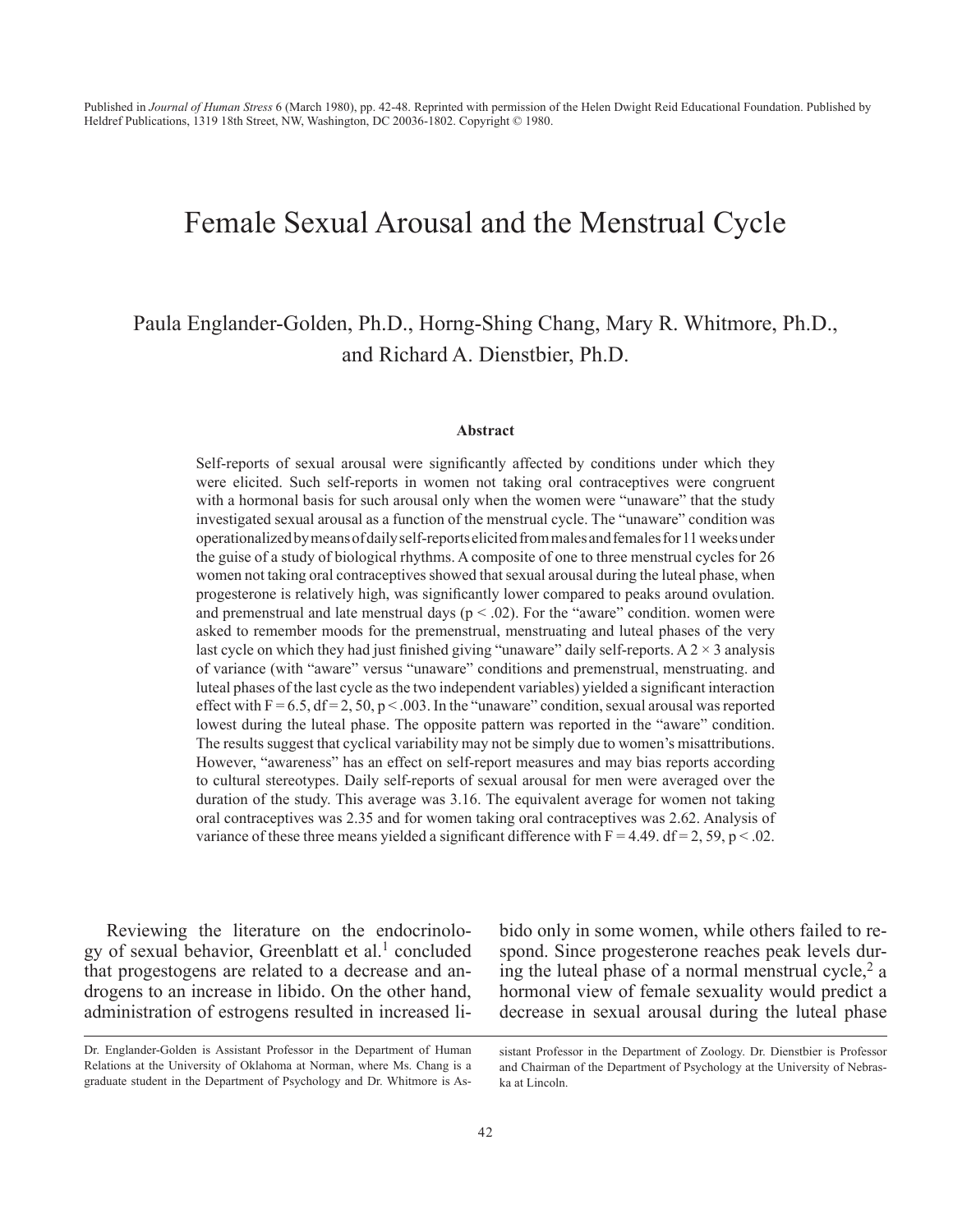of ovulating women. Furthermore, even though daily testosterone levels are often at variance with each other, $3$  there is some evidence that testosterone shows a slight but significant increase around the time of ovulation.<sup>4</sup> This peak in testosterone and the ovulatory peak in estrogens would be expected to predict heightened sexual arousal around the time of ovulation. Yet controversy persists regarding the location of *self-reported* highs and lows of female sexual arousal and activity as a function of the menstrual cycle. Highs and lows in sexual arousal have been found at different points in the menstrual cycle by different investigators.<sup>5–11</sup> Some researchers have suggested that cultural or cognitive factors, rather than hormonal factors, are responsible for fluctuations in female sexual arousal, $8,12$  and that any self-reported cyclical variability in moods may be due to women's misattributions.<sup>13</sup> Finally, James<sup>7</sup> suggested that there is little evidence for cyclical variability in female sexual arousal and some evidence that cyclicity in coital rates is determined "very largely" by the male.

The present study was designed to investigate the possibility that some of the above controversy could be due to the way self-reports have been elicited. Usually self-reports have been elicited with retrospective questionnaires on which women were asked to remember their moods as a function of the menstrual cycle. The use of such questionnaires has been criticized by Parlee<sup>14,15</sup> because they make women "aware" that their moods and behaviors are being studied as a function of the menstrual cycle and can therefore be affected by cultural expectations about menstruation. Furthermore, Englander-Golden et al.16 have shown that retrospective questionnaires appear to measure stereotypic conceptions about menstrual cyclicity of certain moods and are not generally equivalent to daily self-reports elicited when women are "unaware" that the menstrual cycle is a salient part of the study. This is not to say that self-reports obtained from "unaware" women show no cyclical variability. Indeed Golub<sup>17</sup> reported that "unaware" subjects showed more anxiety and depression during the premenstrual phase compared to the intermenstruum. Englander-Golden et al.<sup>16</sup> also reported some cyclical variability in the "unaware" condition; however, they showed that retrospective questionnaires maximized the reporting of negative moods but minimized the reporting of positive moods for the premenstrual and menstruating phases.

In the present study, self-reports of sexual arousal were elicited by means of two types of questionnaires. Daily self-reports were obtained under the guise of a study in biological rhythms. These daily reports represented the "unaware" condition. Data for the "aware" condition were obtained by asking women to remember their moods and behaviors during specific phases of their last menstrual cycle. It was hypothesized that women not taking oral contraceptives would give different self-reports of sexual arousal depending on whether they are aware or unaware that such arousal was being studied as a function of the menstrual cycle. Sexual arousal was predicted to follow patterns consistent with the hormonal view only in the "unaware" condition. That is, a decrease in arousal was predicted when progesterone levels are high and an increase when progesterone levels are low. Heightened sexual arousal was not predicted during menstruating days. Although progesterone levels are low during this phase, menstrual discomfort could be antagonistic to such arousal.

Cyclical variations in sexual arousal were not predicted in the "unaware" condition for women who were taking oral contraceptives. This prediction was based on results reported by Udry and Morris.<sup>6</sup> These authors reported the disappearance of the luteal reduction in sexual activity for women taking oral contraceptives and attributed this effect to the lack of a luteal surge in endogenous progesterone due to the suppression of ovulation.

#### **METHOD**

#### **Subjects**

The study was conducted in an advanced undergraduate zoology class. Both men and women volunteered to participate in the study for additional credit. Of the 70 women in the class, 60 participated. Twenty-four of these were taking oral contraceptives. Data analysis was based on 26 nonpill women and 20 pill women. The rationale for subject selection is detailed in the Results section. Sixteen men also participated in the study.

#### **Procedure**

*"Unaware" condition.* The study was conducted for 11 weeks under the guise of an investigation of biological rhythms which might be common to both males and females. Male and female students were asked to fill out an 80-item daily mood questionnaire each evening. Items were rated on a sixpoint scale from "not at all" to "very." Factor anal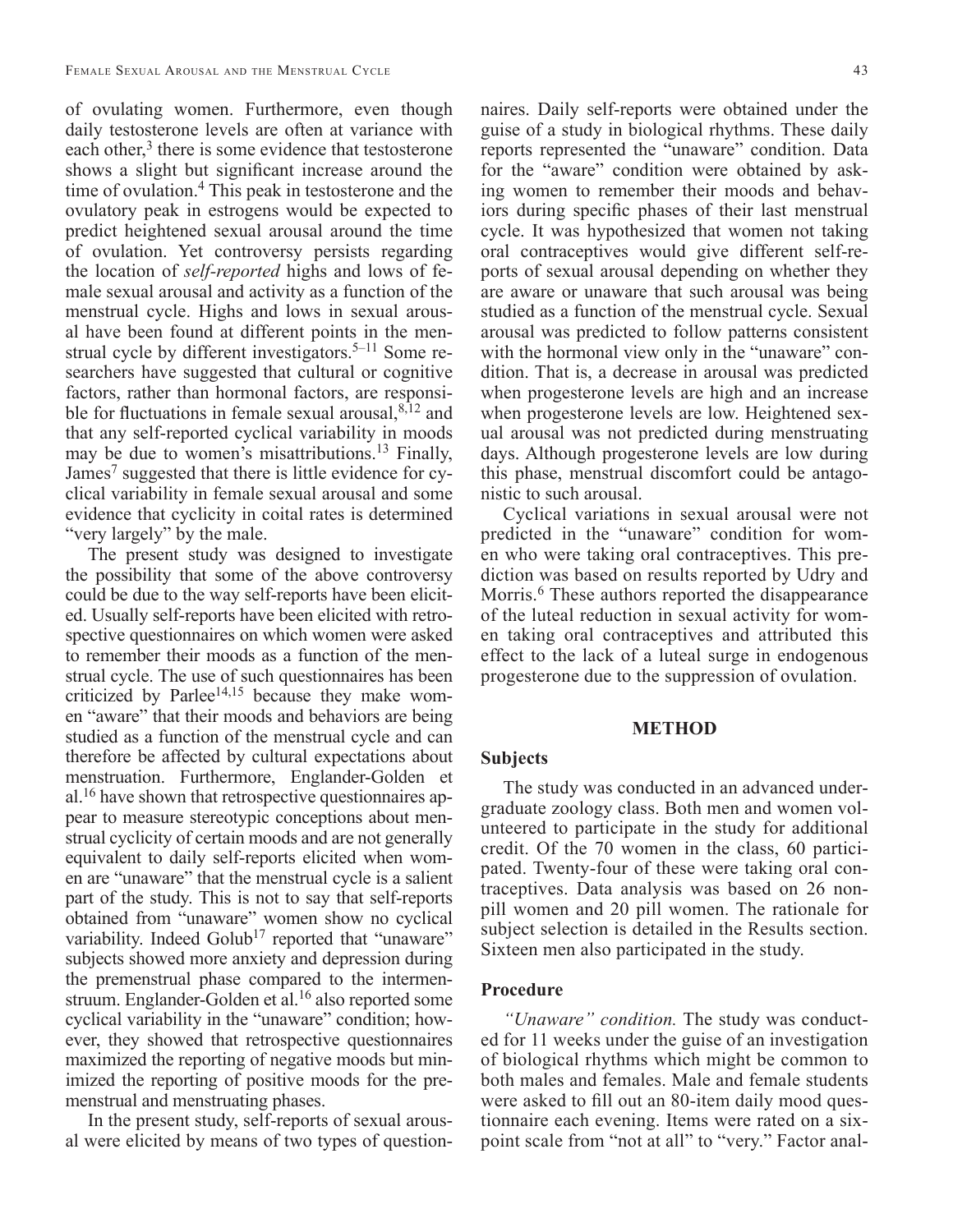ysis indicated that sexual arousal was composed of the following items: sexy, lustful, passionate, and affectionate. The other items pertained to the larger scope of the study.16 Women were asked to make a note of onset and end of menstruation during the study so that such effects could be "factored out." This statement was strictly for cover purposes, since in reality these were precisely the effects under study. All subjects were asked to indicate any hormonal medication they might be taking during the study (such as insulin, thyroid, etc.). For women this included information about oral contraceptives.

*"Aware" condition.* Self-reports for the "aware" condition were elicited in the following manner: at the end of the study, the students were reminded that in order to analyze the data for biological rhythms common to both males and females, one has to eliminate or "factor out" effects due to menstruation. Women students were therefore asked to fill out the same questionnaire which they had been filling out daily, in terms of how long they remembered their most recent menstrual cycle. Specifically, they were asked to fill out the questionnaire in terms of average feelings during three phases of their last menstrual cycle. The premenstrual phase was defined for the subjects as the five days prior to the most recent menstruation, the menstruating phase as the days of most recent flow, and the luteal phase as days 13 through 7 prior to onset of most recent flow.

These time frames are somewhat arbitrary, but are based on hormonal data: progesterone is relatively high during days 13 through 7 prior to onset of menstruation, and low during the five premenstrual days.<sup>2</sup> The actual occurrence of ovulation was not determined. Since anovulatory cycles are marked by the absence of progesterone, their possible inclusion in this analysis could only lower cyclical variability across the menstrual cycle.

At the end of the study, a postexperimental questionnaire was administered to determine any suspicions, and students were fully debriefed. Not a single student suspected the true nature of the study.

#### **RESULTS**

The analysis of data was restricted to 26 women not taking oral contraceptives and 20 women who were taking combination oral contraceptives. Women who were on insulin, on diet control medication, on sequential oral contraceptives or who did not have at least one complete menstrual cycle during the eleven weeks of the study were not included in the analysis. The progestin in the contraceptives ranged from 2.5 mg to 0.3 mg; estrogen ranged from 100 mcg to 30 mcg.

A composite picture of daily sexual arousal as a function of menstrual cycle days for women not taking and taking oral contraceptives is presented in Figure 1. Most women had more than one menstrual cycle during the 11 weeks of the study. Onset of menstruation was chosen as the reference point for locating specific days within each menstrual cycle and is indicated as day M. The first four days following onset of menstruation are indicated as days 1 through 4. The rest of the cycle was obtained by counting backwards from the onset; these reverse cycle days are indicated by negative numbers. Sexual arousal, reported on equivalent days of as many menstrual cycles as were incurred, was averaged for each woman before obtaining the composite for the particular group. The scores of sexual arousal reported during all the follicular days were pooled into one number (F in Figure 1). This procedure was necessary because the menstrual cycles differed in length.

For women who were not taking oral contraceptives, Figure 1 indicates peak levels of sexual arousal on day  $-13$ , which is close to ovulation, premenstrually (days  $-2$ ,  $-1$ ), and in the late menstrual day (day 4). The predicted low in sexual arousal spans days  $-11$  through  $-3$ . The average sexual arousal reported during these days was 2.21. This score is significantly lower than the average of the peak days  $(-13, -2, -1, 4)$ , which was 2.43 (t for correlated measures  $= 2.61$ , df  $= 25$ , p < .02). Sexual arousal during the early menstrual days (M, 1, 2, 3,) was 2.16 and was also significantly lower than the average arousal reported during the rest of the menstrual cycle with the exception of the luteal days  $-11$  through  $-3$  (t for correlated measures = 2.51,  $df = 25$ ,  $p < .02$ ).

For women taking oral contraceptives, an unexpected minimum in sexual arousal was found during days –6 and –5. The average score for these two days was 2.47 and was significantly lower than the 2.77 average obtained during the rest of the menstrual cycle, excluding early menstrual days M, 1, 2, and 3 (t for correlated measures  $= 2.28$ , df  $= 19$ ,  $p < .05$ ). This dip was not predicted, since oral contraceptives have been reported to erase cyclicity in sexual arousal by suppressing ovulation and thereby the luteal surge in endogenous progesterone.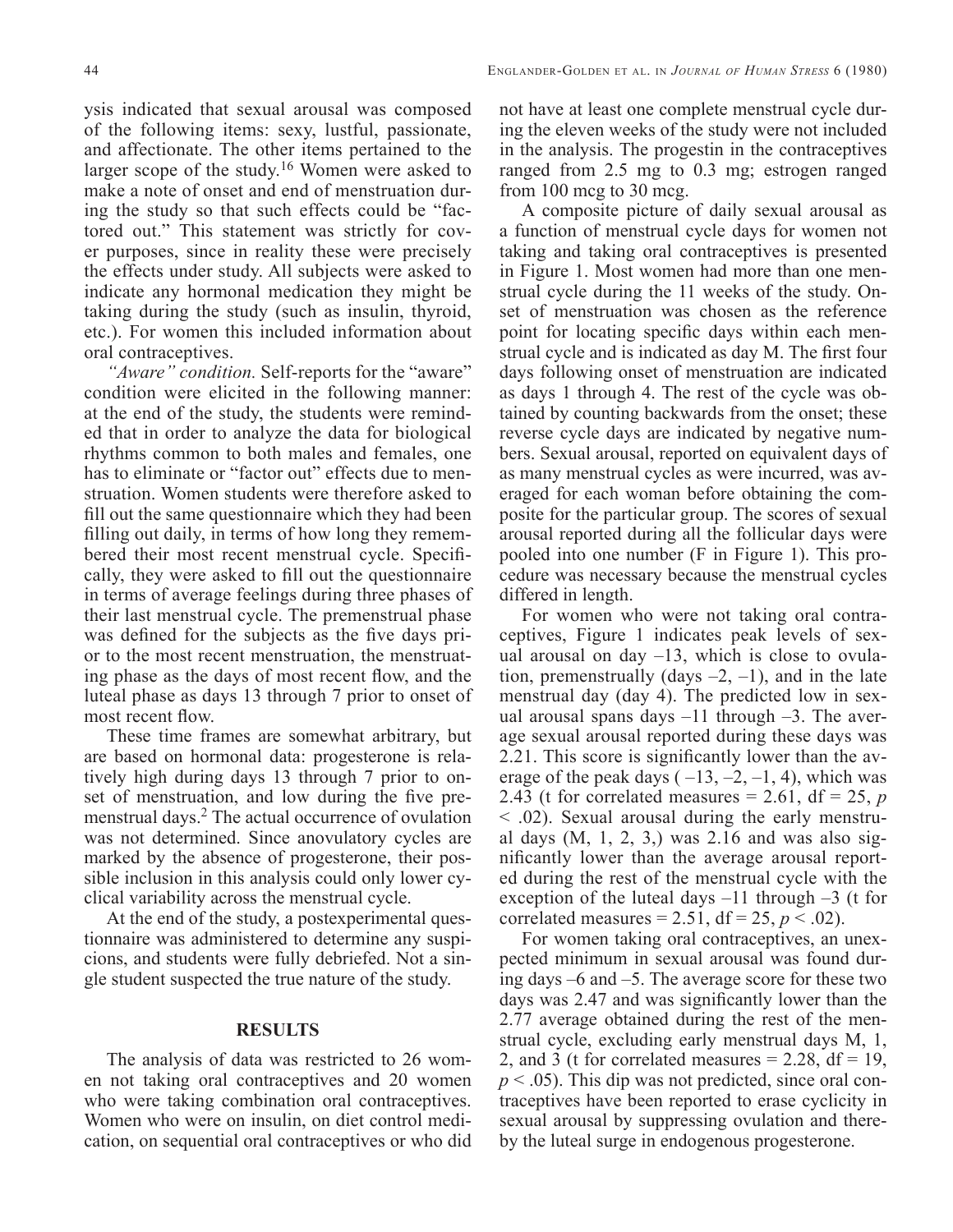

phase.

To compare sexual arousal in the "unaware" and "aware" conditions, daily self-reports were pooled over the appropriate days of the last menstrual cycle to create the same premenstrual, menstruating, and luteal phases for which women had also given retrospective self-reports. Specifically, the 5 days prior to onset of last menstruation were pooled for the premenstrual phase, and days 13 through 7 prior to onset for the luteal phase. Since the number of days of flow vary, it was decided to pool the first 5 days after onset of last flow for the menstruating phase.

Table 1 shows the means of sexual arousal in the "unaware" and "aware" conditions reported by women not taking oral contraceptives. A  $2 \times 3$  analysis of variance (with remembered versus daily self-reports and premenstrual, menstrual and luteal phases as the two independent variables) was performed on the above data. The results of this analysis are also included in Table 1.

The most interesting result in Table 1 is the interaction effect between type of questionnaire and menstrual cycle phase. As predicted, daily self-reports ("unaware" condition) show lowest sexual arousal during the luteal phase and are congruent with the hormonal hypothesis. The remembered questionnaire ("aware" condition), however, shows highest sexual arousal during this time and is in opposition to the hormonal hypothesis. The above interaction effect is significant with  $F = 6.58$ , df = 2, 50,  $p < .003$ .

Results in Table 1 also indicate that self-reports of remembered sexual arousal, averaged over the three phases of the menstrual cycle, were higher than those obtained from daily questionnaires. This difference barely missed the commonly acceptable significance level, with  $F = 4.13$ , df = 1, 25,  $p < .053$ . Finally, irrespective of type of questionnaire, the main effect due to menstrual cycle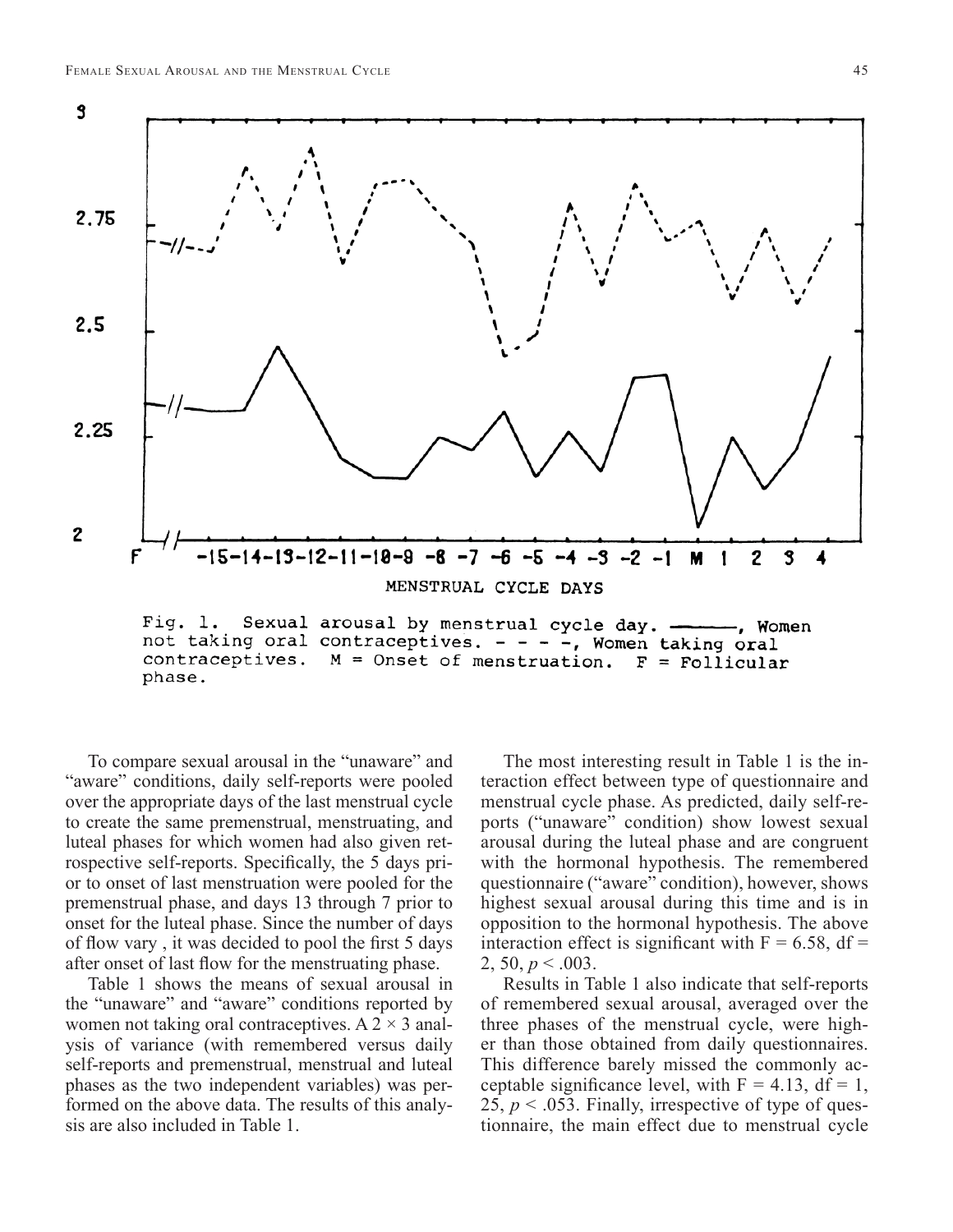|                                                 |                         | <b>TABLE1</b>                                                                                                                                                                                                                                                           |              |                               |
|-------------------------------------------------|-------------------------|-------------------------------------------------------------------------------------------------------------------------------------------------------------------------------------------------------------------------------------------------------------------------|--------------|-------------------------------|
|                                                 |                         | LAST CYCLE MEANS OF DAILY AND REMEMBERED SEXUAL AROUSAL FOR 26 WOMEN<br>NOT TAKING ORAL CONTRACEPTIVES, F-VALUES AND SIGNIFICANCE LEVELS                                                                                                                                |              |                               |
|                                                 | Daily<br><b>Reports</b> | Remembered<br>Reports                                                                                                                                                                                                                                                   | F-Values*    | <b>Significance</b><br>Levels |
| <b>Premenstrual Days</b><br>$(-5$ through $-1)$ | 1.99                    | 1.83                                                                                                                                                                                                                                                                    | $TxM = 6.58$ | P < 0.003                     |
| <b>Menstrual Days</b><br>$(0 throught + 4)$     | 1.90                    | 2.04                                                                                                                                                                                                                                                                    | $M = 3.88$   | P < 0.027                     |
| Luteal Days<br>$(-13$ through $-7)$             | 1.88                    | 2.63                                                                                                                                                                                                                                                                    | $T = 4.13$   | P < 0.053                     |
|                                                 |                         | *TxM is the interaction effect between the type of questionnaire and menstrual cycle phase, with degrees of freedom df = 2,50.<br>T is the main effect due to type of questionnaire, with df = 1,25. M is the main effect due to menstrual cycle phase, with df = 2,50. |              |                               |
|                                                 |                         |                                                                                                                                                                                                                                                                         |              |                               |
|                                                 |                         | <b>TABLE2</b>                                                                                                                                                                                                                                                           |              |                               |
|                                                 |                         | LAST CYCLE MEANS OF DAILY AND REMEMBERED SEXUAL AROUSAL FOR 20 WOMEN<br>TAKING COMBINATION LOW PROGESTIN ORAL CONTRACEPTIVES                                                                                                                                            |              |                               |
|                                                 | Daily<br>Reports        | Remembered<br>Reports                                                                                                                                                                                                                                                   | F-Values*    | Significance<br>Levels        |
| <b>Premenstrual Days</b><br>$(-5$ through $-1)$ | 2.28                    | 2.76                                                                                                                                                                                                                                                                    | $TxM = .29$  | P < .8                        |
| <b>Menstrual Days</b><br>$(0 throuan + 4)$      | 2.34                    | 2.70                                                                                                                                                                                                                                                                    | $M = 1.15$   | P < .3                        |
| <b>Luteal Days</b><br>$(-13$ through $-7)$      | 2.44                    | 3.05                                                                                                                                                                                                                                                                    | $T = 4.23$   | PC.054                        |

phase was significant,  $F = 3.88$ , df = 2, 50,  $p <$ .03. However, it is the interaction effect that sheds light on the fact that self-report of sexual arousal was dependent both on the phase of the cycle and on the type of questionnaire.

Examination of the composite daily self-reports of sexual arousal for women not taking oral contraceptives (Figure 1) indicates that it would have been more desirable to have defined the three phases of the menstrual cycle for the "aware" condition as follows: days  $-2$  and  $-1$  as premenstrual, the first four days of flow as menstruating and days–11 through –3 as luteal. This procedure would have resulted in increased cyclical variability in the analysis of variance shown in Table 1. However, it was impossible to make such a decision prior to the study.

Table 2 shows results of an equivalent analysis for women taking oral contraceptives. Although highest sexual arousal was reported on the remembered questionnaire during the luteal days, cyclical variation in sexual arousal was not significant,  $F = 1.15$ ,  $df = 2$ , 38,  $p < 0.3$ . The interaction effect between type of questionnaire and menstrual cycle phase was also not significant,  $F = 29$ ,  $df = 2$ ,  $38$ ,  $p < 0.8$ . However, irrespective of phase, sexual arousal as reported on the remembered questionnaire was higher than that reported on the daily questionnaire. This difference barely missed the commonly acceptable significance level with  $F = 4.23$ ,  $df = 1$ , 19,  $p < .054$ .

Finally, daily self-reports of sexual arousal for 16 males were averaged over the duration of the study.\* This average was 3.16. The equivalent average for women not taking oral contraceptives was 2.35 and for women taking oral contraceptives was 2.63. Analysis of variance of these three

<sup>\*</sup>Factor analysis indicated that for men the sexual arousal factor included the items friendly and cooperative. Since these two items did not appear in the sexual arousal factor for women who were taking or not taking oral contraceptives, they were excluded in the computation of the men's average.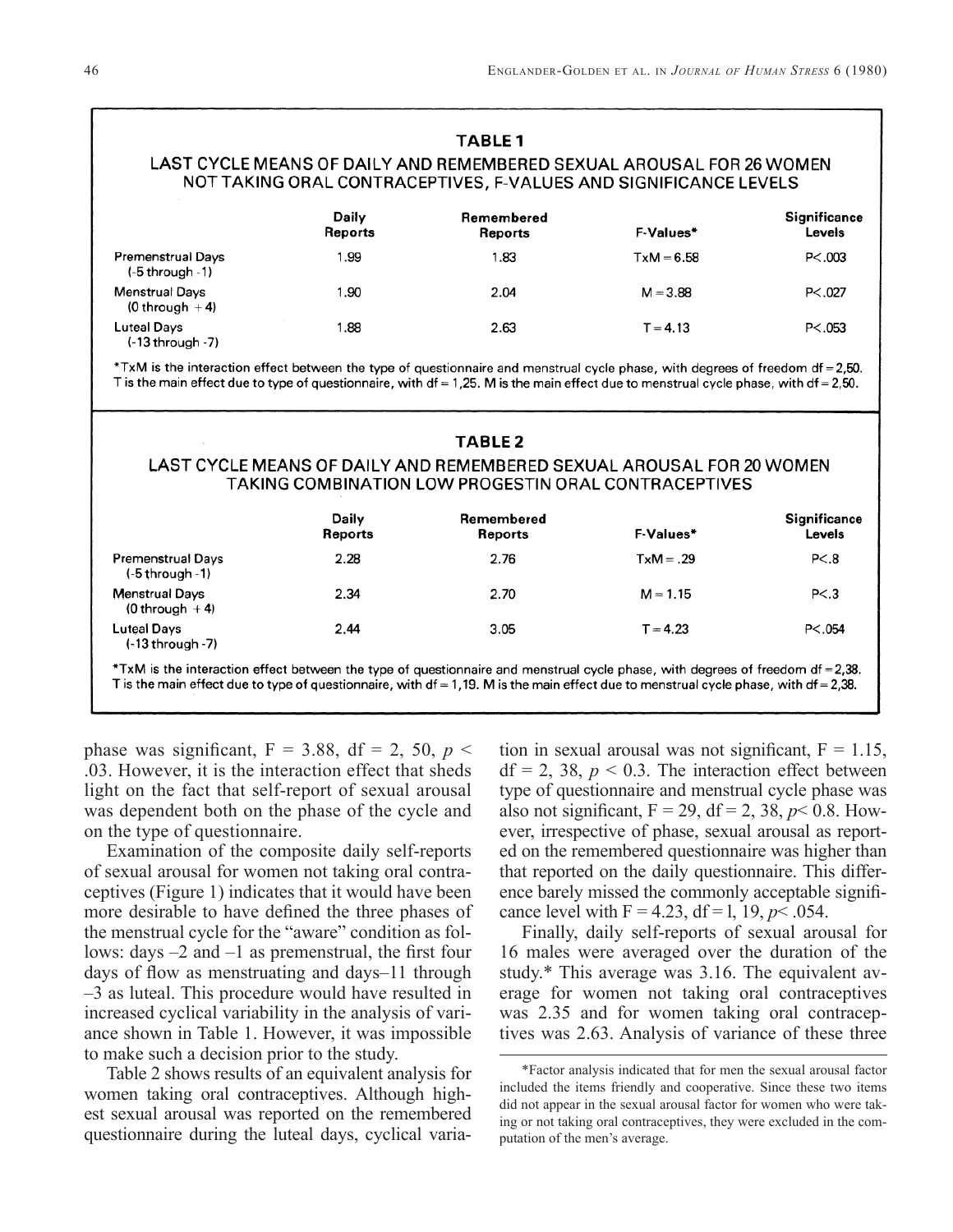means yielded a significant difference  $(F = 4.41, df)$  $= 2, 59, p < .02$ ). Individual comparisons between the means showed that only the difference between the men and the women not taking oral contraceptives was significant (Tukey's individual comparisons method;  $t = 2.96$ ,  $df = 58$ ,  $p < .05$ ).

#### **DISCUSSION**

The relationships obtained in this study indicate that self-reports of sexual arousal by women not taking oral contraceptives were congruent with a hormonal basis for such arousal when the women were unaware that the menstrual cycle was a salient part of the study. Although progesterone is low during menstruation, the low in sexual arousal during the early days of flow could be partly due to menstrual discomfort.

The peaks and lows of sexual arousal which appear in Figure 1 for women not taking oral contraceptives are in agreement with those reported by Masters and Johnson<sup>18</sup> and Kaplan.<sup>10</sup> Furthermore, the premenstrual peak as well as the one appearing near the time of ovulation (i.e., day –13) are congruent with reported increases of orgasm.5 However, the peak which appears near the time of ovulation and the low during the first four menstruating days are not in agreement with results reported by Hite.<sup>11</sup> In her study 56 percent of women reported highest sexual arousal during menstruation and only 11 percent around ovulation. Since the women in her investigation were aware that sexual arousal was being studied as a function of the menstrual cycle, one can only speculate that perhaps they represented a group of women with their own cultural expectations. It is also possible that their menstruating peak referred only to late menstrual days. It is interesting to note that some studies show low coital rates around ovulation.7 Rather than associating such results with fear of pregnancy it has been suggested that human sexuality has become less dependent on hormonal control.<sup>19</sup>

The composite daily reports also showed that on the average, over the whole duration of the study, women taking oral contraceptives reported higher levels of sexual arousal compared to women not taking oral contraceptives. This result is not congruent with that of Udry and Morris, $6$  who reported no increase in orgasm for women taking oral contraceptives. Grant and Pryse-Davis<sup>20</sup> reported that it is high progestin oral contraceptives

that lower libido in some women. In our study the oral contraceptives were low in progestin concentrations. It is possible that women who elect to take oral contraceptives are more sexually active/ aroused, and these pills do not inhibit their libido. Finally, the low in sexual arousal on days –6 and – 5 for these women was not predicted and remains unexplained at present.

Since not a single subject was suspicious about the true nature of the study, the present results suggest that the self-reports obtained in the "unaware" condition are less biased by cultural expectations about the menstrual cycle. This is further corroborated by the comparison of the questionnaires for the "aware" and "unaware" conditions; women not taking oral contraceptives remembered highest sexual arousal during the luteal phase and lowest premenstrually. Although results for women taking oral contraceptives were not significant, they remembered highest sexual arousal in the luteal and lowest in the menstruating phase. These results are congruent with those reported in the literature; $^{14,16}$  that is, women remember negative affect as occurring premenstrually/menstrually and positive affect in the luteal phase. It should be noted that there is an alternative hypothesis to explain the differences between self-reports in the "aware" and the "unaware" conditions. It is possible that such differences are due to the use of daily versus retrospective questionnaires rather than due to different awareness conditions. To demonstrate that awareness distorts assessment of arousal, a control group is needed in which daily self-reports of "aware" women are obtained. This issue can be settled only by further research.

In conclusion, the results of this study suggest that some of the controversy surrounding female sexual arousal across the menstrual cycle may be due to the variety of ways self-reports have been elicited. Self-report measures of sexual arousal must take into account the awareness of women regarding the purpose of the self-report. When the menstrual cycle was made a salient part of the study, that is, in the "aware" condition, women responded with cultural expectations about the menstrual cycle. However, in the "unaware" condition self-reports by women not taking oral contraceptives followed a pattern congruent with a hormonal basis for sexual arousal. One must therefore question the suggestion that there is no cyclical variability in female sexual arousal or that any cy